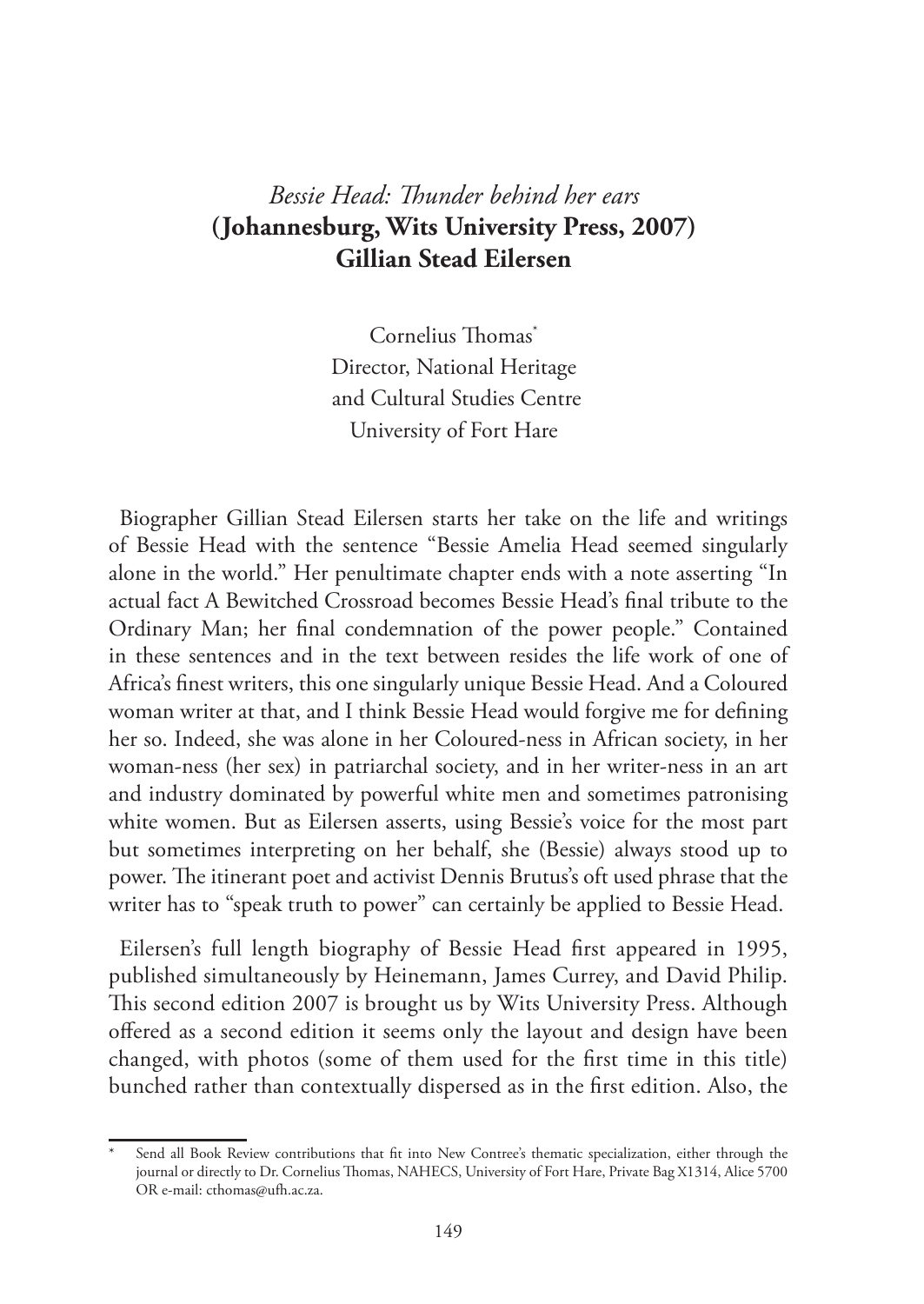new publisher got rid of that embarrassing Chapter 13 title "Ohio, 1977", correcting it to "Iowa, 1977", that after the American state where Head attended the prestigious international Writing Programme at the University of Iowa. But that aside.

Eilersen unfolds the Bessie Head story in chronological order, aligning the salient themes of each period of her life accordingly, and does so in a most pleasing narrative, sprinkled liberally with Bessie's direct voice. In fact, courtesy the Head's mountain of letters, it is difficult to pin down Eilersen's free indirect discourse – except to say, here and there, that she agrees or empathises with her subject – and the text derives its power from the direct voice.

Growing up in Natal, a relatively normal yet poor childhood, minority status of Bessie Emery (that was her birth surname) as a Coloured in a multi-"racial" – Zulu, white, Indian and Coloured – province and a strict "missionary" boarding school ethos suffused her life. Unbeknownst to little Bessie though were both the origin of her mixed descent (a white mother and black, as in African, father) and the alleged insanity of her biological mother. Growing up on East Street, Pietermaritzburg, and then on to St Monica's Home where she schooled, together with her genetic baggage, fashioned Bessie Emery into an intense and complex young woman. It was here that the volatility of her character was formed, here her life on the edge of sanity – or on the edge of the horizon, as she would later have it – commenced. Eilersen draws a sensitive portrayal of the young Bessie, but implies storms to come.

The writer then shows Bessie as young teacher, going through rapid intellectual growth and intense spiritual experimentation, including with Indian philosophy and religion but temperamentally unsuited for her profession (35-36). Stints of journalism in Cape Town and Johannesburg followed. Amid and after Sharpeville, the triumph of apartheid style racism, and the ups and downs of her personal life, Bessie found it increasingly difficult to stay in South Africa. After all, Eilersen points out, she had left teaching, her journalism did not quite take off, relationships failed, she tried to commit suicide, and her dabbling with Pan-Africanism a lá George Padmore and Robert Sobukwe, although influential in her political education, fizzled before she could really become politically involved.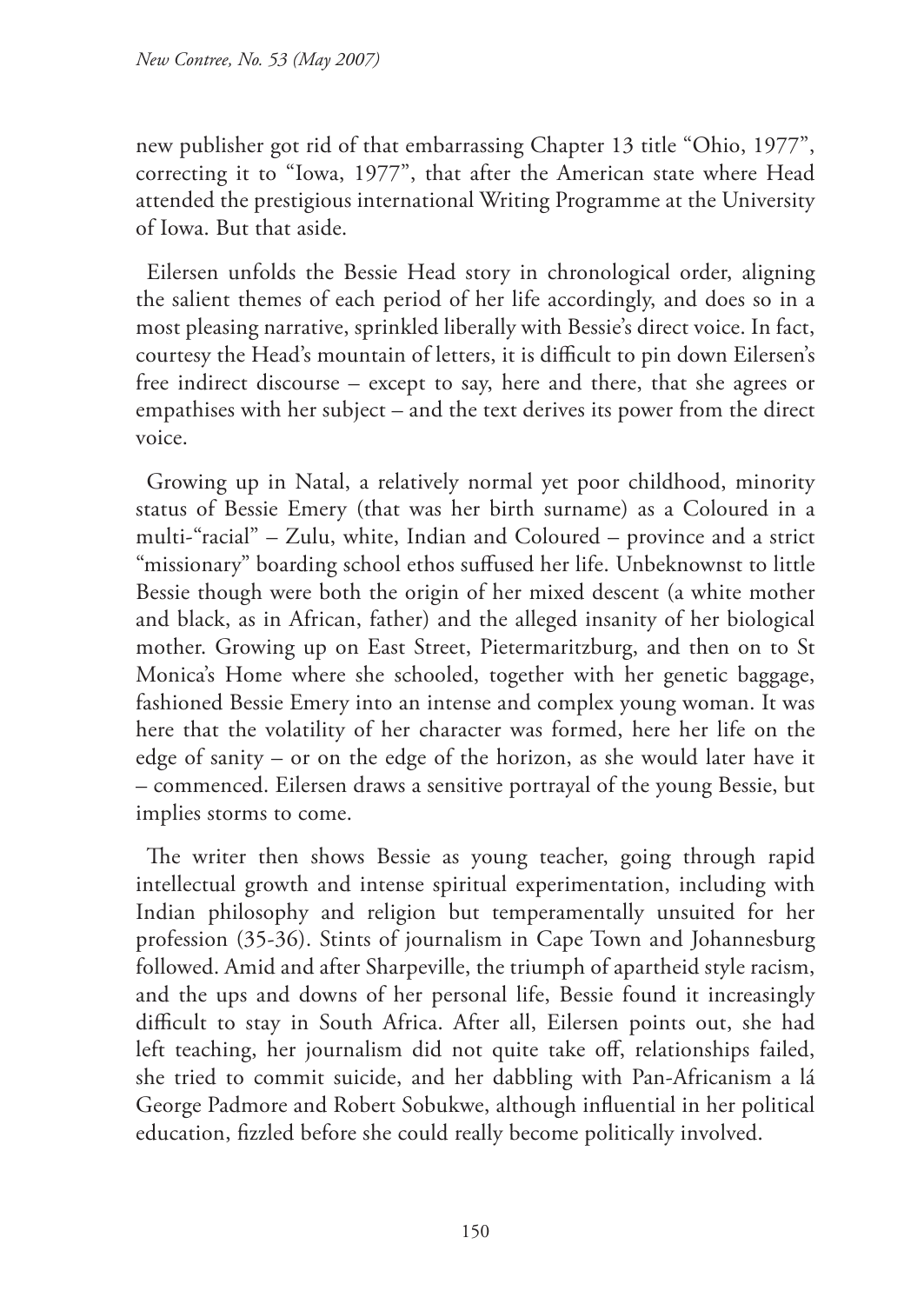By Eilersen's account, Bessie Emery was fickle, especially when it came to relationships with men. Her account of what might have been Bessie's first sexual encounter, implies or could suggest that she was morally suspect. Could this be innuendo about the alleged insanity in her background or of her Colouredness being manifested? Important to note is that the author here (59) gives no attribution. So the reader wonders why this incident enters the text un-referenced. This notwithstanding, Bessie Emery and Harold Head got married in 1961. A son, Howard, was born. The marriage did not last, but that is neither here nor there.

Having dispensed with opening gambit pleasantries, Eilersen tackles four broad topics. One, she analyses Bessie's novels – from The Cardinals through Serowe: Village of the Rain Wind to A Bewitched Crossroad – and other writings; two she revivifies Bessie's struggles as a stateless person in Botswana; then she interrogates her ongoing inner and real world struggles, including with the people of power in the publishing industry; and finally she delineates the writer's successes on a world stage.

Let us take Bessie's novellas / novels – there were five of them – first, and there we find a dissertation-like pre-publication build-up, textual critique, and post-publication analyses of her works. In this regard, students of Head's works will find useful entry points for study. The analyses often find parallels between text and real life, for instance in The Cardinals, Maru and A Question of Power. Indeed Bessie does "live" in these texts; she gives them (her own) voice. She wrote most of her work in Botswana, "with thunder behind her ears", energised by life in and the elements of Africa. Her narratives stand independently also, addressing timeless and universal issues about gender relations, the nature of power, and racism. Always there is the struggle for justice (fairness) in an "evil" world. In this regard Head's cosmology is starkly clear – evil and injustice is loosed upon the world and must be fought so ordinary folk can also live meaningfully.

Bessie's struggle as a refugee in Botswana, where she had gone to escape apartheid style racism, is exacerbated by her (and her son Howard's) experience of African racism. She was accepted nowhere, her son is tormented. She was gossiped about and denigrated and this drove her to the edge of beserk. This subtle racism surfaced in Zimbabwe also where Africans doubt her because she was "not African" and her not-so African character for "She is not African", completely missing the universal message she tries to convey through these characters and texts. One could call this black on black racism